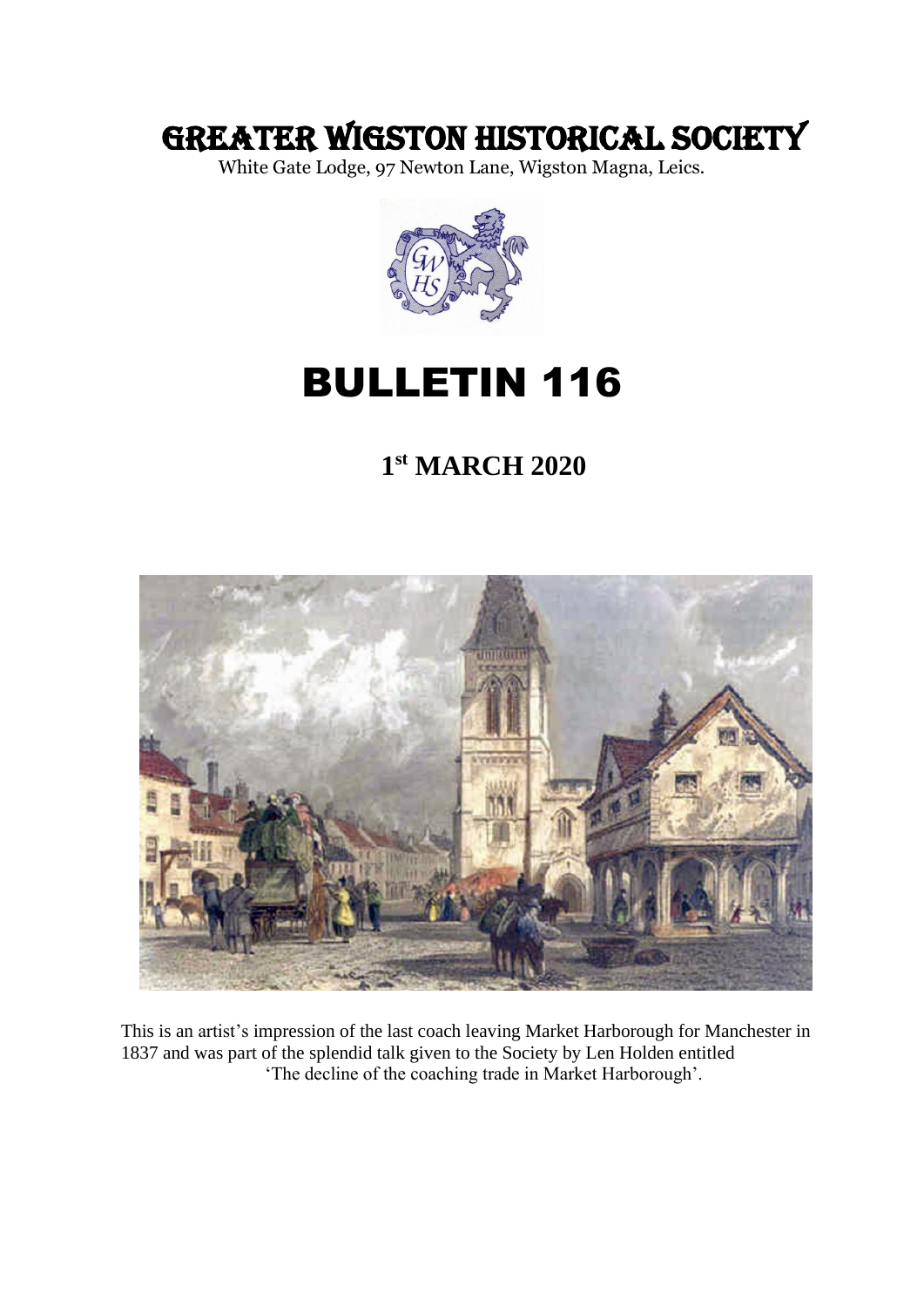

# **PROGRAMME OF MEETINGS – MARCH TO DECEMBER 2020**

#### **Wednesday 18th March 2020**

No Greater Enemy: Leicester & the Influenza Epidemic of 1918/19 – Cynthia Brown 7.30p.m. Wigston College Concert Hall, Station Road, Wigston. LE18 2DS

#### **Wednesday 15th April 2020**

In Search of Daniel Lambert – Philippa Massey 7.30p.m. Wigston College Concert Hall, Station Road, Wigston. LE18 2DS

#### **Wednesday 20th May 2020**

The History of Milestones – Helen Crabtree 7.30p.m. Wigston College Concert Hall, Station Road, Wigston. LE18 2DS

#### **Tuesday 16th June 2020 (note change of day)**

Visit to Lamport Hall, Northamptonshire With refreshments, times to be advised

#### **Saturday 25th July 2020 (extra event)**

Special 40<sup>th</sup> Anniversary Celebrations To be held at Wigston College Concert Hall, Station Road, Wigston. LE18 2DS Details to be advised

#### **Wednesday 19th August 2020**

Afternoon guided walk in Oakham – Jill Collinge, Blue Badge Guide, to be followed by pub meal Time to be advised

**Wednesday 16th September 2020**

The Magic of Radio – Bridget Blair from Radio Leicester 7.30p.m. Wigston College Concert Hall, Station Road, Wigston LE18 2DS

**Wednesday 21st October 2020** The Country Railway Station – Brian Johnson 7.30p.m. Wigston College Concert Hall, Station Road, Wigston LE18 2DS

#### **Wednesday 18th November 2020**

Foxton Locks & the Inclined Plane –Mary Matts 7.30p.m. Wigston College Concert Hall, Station Road, Wigston LE18 2DS

#### **Wednesday 16th December 2020**

Christmas Party & Quiz with nibbles & drinks – Singalonga Entertainment with "Banjo Dez" 7.30p.m. Wigston College Concert Hall, Station Road, Wigston LE18 2DS

The Bulletin is published three times a year in March, July and November. Articles etc., (which are always welcome) should be submitted to the Editor, Hannah Evans, three clear weeks before publication date to [bulletineditor@wigstonhistoricalsociety.co.uk.](mailto:bulletineditor@wigstonhistoricalsociety.co.uk)

> Society's website: [www.wigstonhistoricalsociety.co.uk](http://www.wigstonhistoricalsociety.co.uk/) Chairman: Mike Forryan's email: [chairman@wigstonhistoricalsociety.co.uk](mailto:chairman@wigstonhistoricalsociety.co.uk)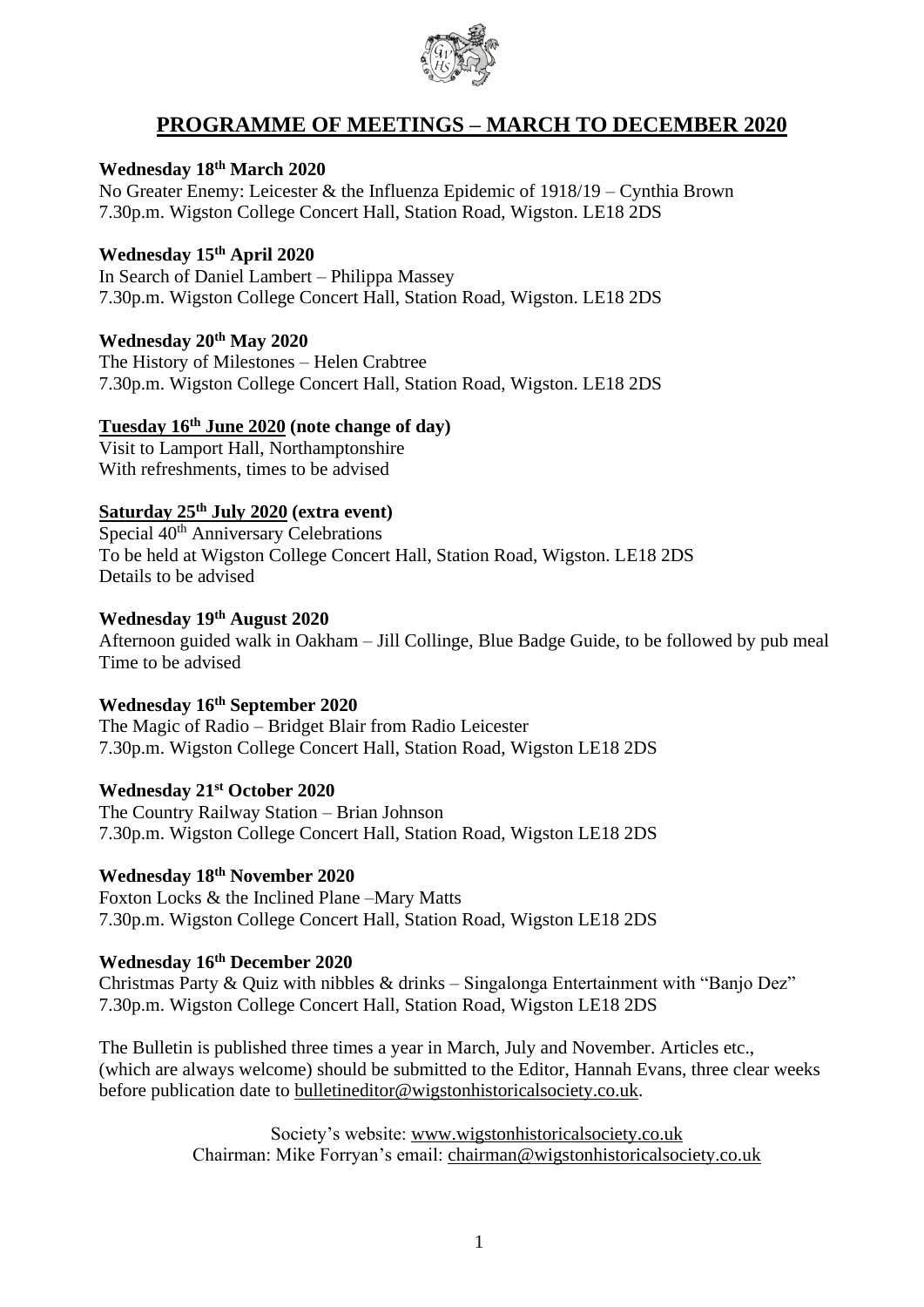

# **NOVEMBER 2019 MEETING THE GUNPOWDER PLOT**

For our November meeting we welcomed Sally Henshaw who gave a most interesting and detailed account of Guy Fawkes and the gunpowder plot.

Guy, born 13/4/1570 in York, was the second child in a family of four siblings. His father died when he was eight after which his mother married a recusant Catholic (from the Latin word recusare meaning "to refuse"). It referred to a Roman Catholic who did not attend the services of the Church of England as was required by law). When Guy grew up he converted to Catholicism, sold the estate in Clifton, Yorks he had inherited from his father and left for Europe.

He fought well in the siege of Calais in 1596 and by 1603 had been recommended for a captaincy. That year he travelled to Catholic Spain to seek support for a Catholic rebellion in England, but without success. It was at this time that he adopted the Italian version of his name, Guido. He returned to England in 1604 having written a memorandum that the new King James I (a protestant who became king that year) was "a heretic who intended to have all the Papist sect driven out of England". He joined a small group of English Catholics, led by Robert Catesby, who planned to assassinate the King by blowing up Parliament and replace him with the monarch's nine year old daughter Princess Elizabeth.

There were ten main plotters – Robert Catesby, John & Christopher Wright, Thomas & Robert Wyntour, Thomas Percy, Guido Fawkes, John Grant, Robert Keys & Thomas Bates (Catesby's servant). Also three more who were recruited for their money & horses – Francis Tresham, Sir Everard Digby & Ambrose Rookwood & a further three helpers John Wyntour & Humphrey & Stephen Littleton. Our speaker thoughtfully handed out family trees which showed that all the plotters except Guido were in some way related to the same few connected families. Six were members of the Throckmorton family whose descendants still live at the family home, Coughton Court in Warwickshire. This property is now managed by the National Trust and has much information about the happenings of the time and where a priest hole has also been discovered.

The group held secret meetings during 1605 to form their plan of action. Some of them had specific duties such as Ambrose Rookwood who was responsible for purchasing the gun powder, and Sir Everard Digby who was to kidnap Princess Elizabeth, arrange a marriage for her and declare her the queen.

Thomas Percy gained access to a house in London that belonged to John Whynniard, Keeper of the King's wardrobe. It is claimed the group attempted to dig a tunnel from there to the Houses of Parliament, however as no evidence of this has been discovered it may not have been the case. The plotters did however definitely lease a storeroom which also belonged to Whynniard. It was filthy, unused, and directly underneath the House of Lords, providing an excellent place to store and use the 36 barrels of gunpowder they had acquired. However in late July the ever present threat of the plague delayed the opening of Parliament until the 5<sup>th</sup> November.

As the famous date approached a few of the by then 30 conspirators became concerned for the safety of fellow Catholics who would be present at the opening. Lord Monteagle received an anonymous letter warning him to stay away. Despite hearing of the letter via Monteagle's servant the conspirators resolved to continue, believing it to be a hoax. Monteagle's suspicions had however been aroused and he showed the letter to King James who ordered a search of the cellars. Fawkes who had taken up his station late the previous night was found in possession of matches and arrested. The barrels of gun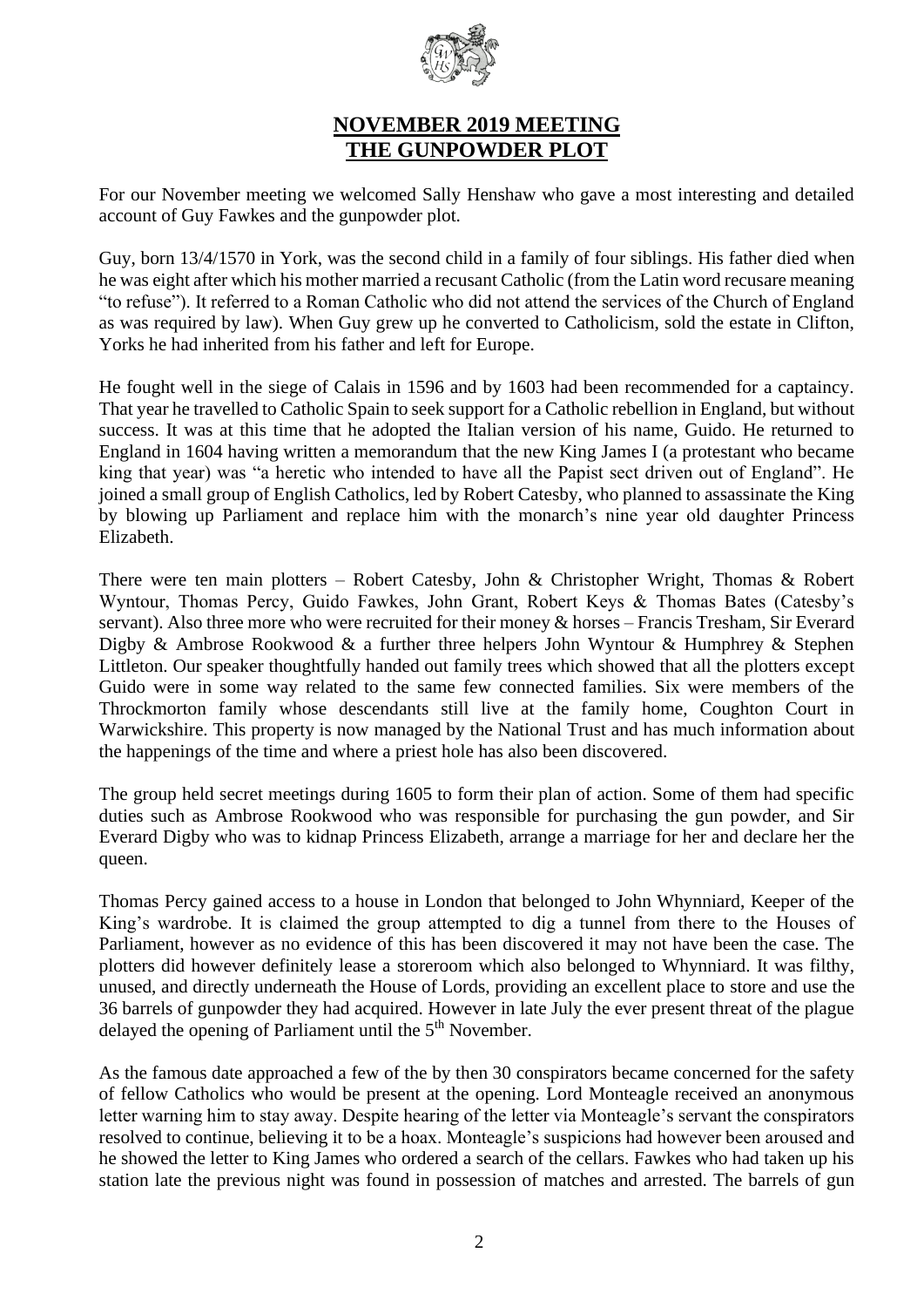

powder were discovered hidden under piles of firewood and coal. He suffered the usual punishment for the time and at least eleven of the other conspirators were hunted down and suffered a similar fate in late 1605 and 1606.

Lord Monteagle's full name was William Parker, 4<sup>th</sup> Baron Monteagle. He was a Catholic and was married to Elizabeth nee Tresham, sister of Francis Tresham, one of the conspirators, who was thus his brother in law. His situation must have caused a huge conflict of interest.

Tricia Berry

## **DECEMBER 2019 MEETING EDITH PIAF AND CHRISTMAS QUIZ**

For our first Christmas meeting at Wigston College about 80 members and visitors welcomed Julie Ede to talk about Edith Piaf. Julie had previously talked at a Society meeting in 2018 on the subject of Eleanor of Castille.

Edith was born on 19 December 1915 in a street gutter in Paris, her mother was Annetta Miallard, better known as Line Marsh, a street singer and circus performer, and her father was Louis Gassion a contortionist. She was named after Edith Cavell, the British nurse who had been executed by the Germans two months earlier for assisting French soldiers. She was fed on red wine, not milk! Edith was given to a relative to be brought up in a Paris brothel and at the age of four was taken to a convent to help cure an eye defect and be weaned off wine. She returned to the brothel but later, aged 14, went to live with her father in a circus where she first began to sing in public. Louis Gassion was said to have fathered 19 children with various women but he was a friend of Simone Bertaut who claimed to be one of Edith's half-sisters. In 1933 Edith had a child who died aged two years, but Simone got her a top part in a show and Edith adopted the first of several stage names.

Eventually she met Louis Leplee who gave her a job in his night club and adopted the name Piaf which was Leplee's nick name for her and meant in English 'the waif sparrow' (she was only 4ft 8ins). Although she suffered from stage fright and created her own black dress which was to become her trademark, the crowds poured in to hear her sing. She was implicated in Leplee's eventual murder and this caused her career to collapse. She tried to start again in a distant coastal port and then returned to Paris only to be ignored. She became well known with the military and as a result became a drinker again but was still ignored in Paris.

Eventually she became a lover of Raymond Asso but could not break into the Paris scene. She met up with Marguerite Monnot, a composer but she preferred men and wine! War broke out and Raymond was called up so Edith again contacted her half-sister Simone and met up with Paul Chan, a chef. He tried to improve her lifestyle. Eventually she met Jean Cocteau who wrote a play for her which was a hit. Then, Paris fell to the Germans who reopened the clubs and bars and wanted Edith to go to sing in Germany, but she would only sing in French and so entertained French troops in P.O.W. camps.

She returned to Paris and in the spring of 1944 met Yves Montand whom she asked to marry, but then broke off the relationship when he became almost as popular as she was. In 1948 she met Marlene Dietrich in New York and met Marcel Cerdan, a champion boxer, who made her feel loved and wanted to marry her but could not as he was not divorced. It was at this time that she met the then Princess Elizabeth and Prince Philip.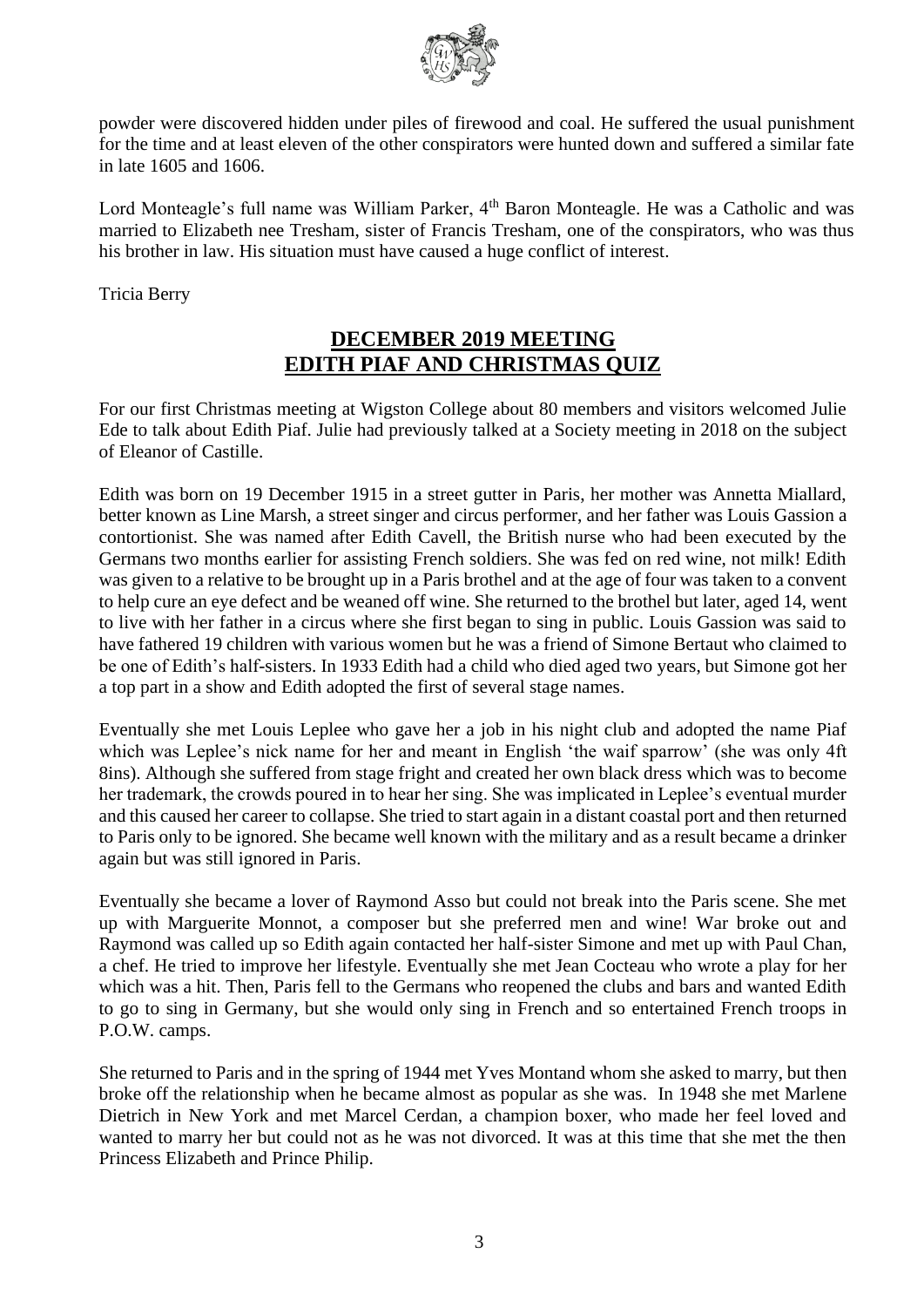

On her return to New York she asked Marcel to join her, but his plane crashed on the way which Edith blamed on herself and started taking pills and drinking. She became a street singer and sank to great depths again. Eventually she met Charles Aznavour. Unfortunately a car crash caused her so much pain she took morphine and became addicted to it. But she met Jacques Pills and married him, her first husband, in 1952, She had wanted a church wedding, the ceremony was eventually held in an amazing setting in New York. She was cured of morphine addiction but returned to alcohol. She toured the States and was said to have earned 300 million francs in royalties, she said she would die if she ever stopped singing. She spent time in Stockholm but became very ill and rushed back to Paris to recover.

She had a number of affairs and one man, Charles Dumont, wrote the song 'Non, je ne regrette rien' (No I have no regrets). In 1962 she met Theo Lamboukos, a hairdresser 20 years her junior, when she performed from the Eiffel Tower, and married him. Again she became ill but managed to carry on performing during the bad winter of 1962/63. Edith went to live in the South of France but died in Grasse on 10 October 1963. She was devoted to her country and her audience.

The evening continued with drinks and nibbles and the popular pork pies as well as a raffle with a number of brilliant prizes. After the traditional excellent quiz, concocted by our Chairman Mike Forryan, we all wished each other a Happy Christmas, and wended our way home.

## **JANUARY 2020 MEETING THE RISE & DECLINE OF THE COACHING TRADE IN MARKET HARBOROUGH**

For our first meeting in the New Year, a record, we had our highest ever number, one hundred, members and visitors to welcome Dr Len Holden to talk about the coaching trade in Market Harborough. Len is Chair of the Harborough Historical Society.

In fact his talk ranged beyond the boundaries of the town stretching to London and to Leicester and all points north. Despite the romantic view of coach travel we all see on Christmas cards and chocolate boxes, the reality is that it was a dreadful experience and one to be avoided. Daniel Defoe, in 1724, said that roads north of Dunstable were of very soft clay and in Leicester even worse. Horses were known to die because of the difficult conditions. Although what we now know as the A6 and usually named London Road in all towns and villages on its route, the former A50 Welford Road was also a popular route to the capital from Leicester, the A6 becoming more popular as Harborough grew in size and the road was made more accessible through the town. The roads were so bad the passengers sometimes had to alight and push the coach and of course there was always the threat of the highwayman, Wigston man, George Davenport being the local culprit. There were so many problems with coach travel that for some journeys local people would often walk, when distances seemed not to be a problem. People also went on pilgrimages over long distances lasting several days. Freight was carried in wagons with very wide wheel rims and many horses, also by packhorse with the freight on their backs, hence the low parapets of some bridges.

In 1555, the Statute of Labour required parishes to force residents to mend the roads without pay. Then in 1722 the Turnpike Act enabled companies to be set up to build roads of which the A6 was one. There was a second Act in 1746 which required companies to make a profit and so tolls were introduced, these were so unpopular that there were riots. There are still signs of the old toll houses to be seen on the routes today. The turnpikes changed the route from the A50 to the A6 which caused more traffic round the back of what we know as Kibworth Harcourt today, there was a fatal accident which resulted in the modern route being constructed, it must have been the first bypass. Floods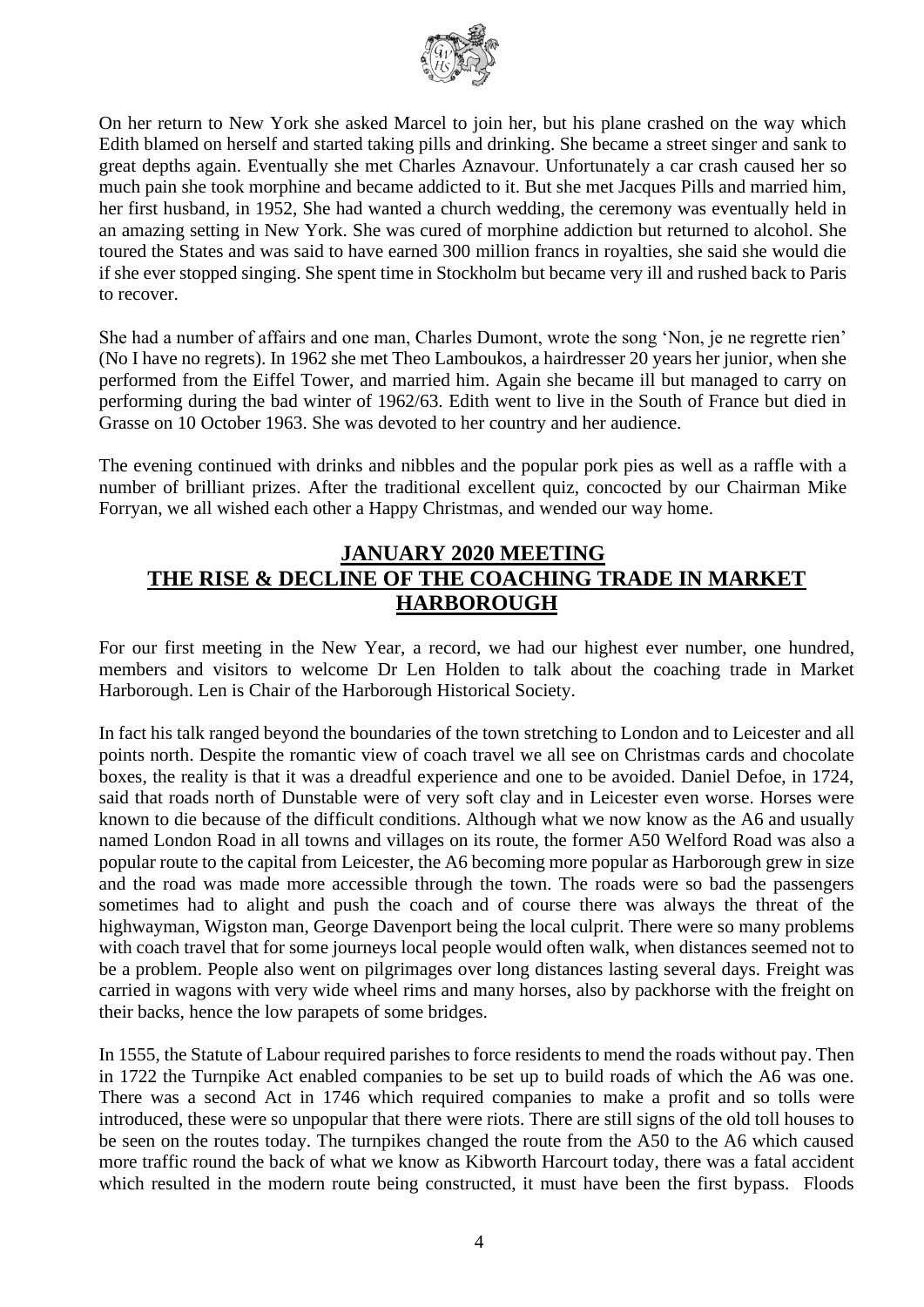

resulted in stranded coaches with passengers being put up in village pubs. Tolls were increased during popular travel times and a further Turnpike Act in 1767 required the provision of milestones.

In 1784 the first mail coach service commenced based on a timetable, at that time it was taking two days to travel from London to Leicester, this was reduced to one day with the improvements brought about by the turnpikes. The mail coaches often carried an armed guard and other road users were expected to give way with nothing holding the mail up.

There were 64 pubs in Harborough at one time or another which became very busy on market days. The main pubs were the Kings Head; the Angel; the Three Swans; the George, now demolished; the Talbot, now the Wild Wood restaurant and the Bell where Oliver Cromwell stayed after Naseby. In the 1760s there were six coach firms operating from Harborough with there being 20 coaches from Manchester and Leeds to London each day, this was an 18 hour trip with the fare being 40 shillings inside and 20 shillings outside, clearly not a cheap form of travel.

However, of course coach travel by road gave way to coach travel by rail which meant that many experienced people lost their jobs, it needed experts to change horses and get the coach on its way, perhaps like today's racing cars changing tyres. The railway arrived in Harborough in 1809 and killed the coach trade to London almost immediately. Before this freight traffic was being carried more efficiently on canals which often bypassed towns. As a result of all this employment, Harborough became wealthy and stone and brick houses replaced wooden structures. Pubs began selling gifts to travellers (what's new today?) with stilton cheese, Melton Mowbray pork pies, Bakewell tarts and Pontefract cakes all being popular in their areas. The coaches themselves had names such as Peveril of the Peak; the Flying Machine; the Courier; The Telegraph and The Regulator. Following the demise of the coaching trade, factories sprung up in Harborough to provide employment and wealth again.

An altogether very informative and entertaining talk, well presented, to start the year off.

Colin Towell

# **SOCIETY ANNUAL GENERAL MEETING**

### **CHAIRMAN'S REPORT 2019**

What an exciting year for the Society, with all of our normal excellent Speakers and Outings, mixed with some new challenges for the Committee.

The first of these was our outgrowing the facilities at AGE UK in Paddock Street. The maximum people allowed was 80 and this we exceeded on many occasions, so, we had the task of finding a new larger venue. Finally we found a new home at The Hall, Wigston College, Station Road, Wigston Magna where we can cater for over 200 people. Hopefully this will meet our needs for the foreseeable future.

Our second challenge was to find storage space for the Society Archive. We were helped in this task by Mark Mitchley, the Head of the Wigston Academy Trust, who has allowed us to rent a room on campus but with external access at all times. We took control of the facility in May and with a major effort by the Committee and volunteers we were able to open the Wigston Heritage Centre to the public in September.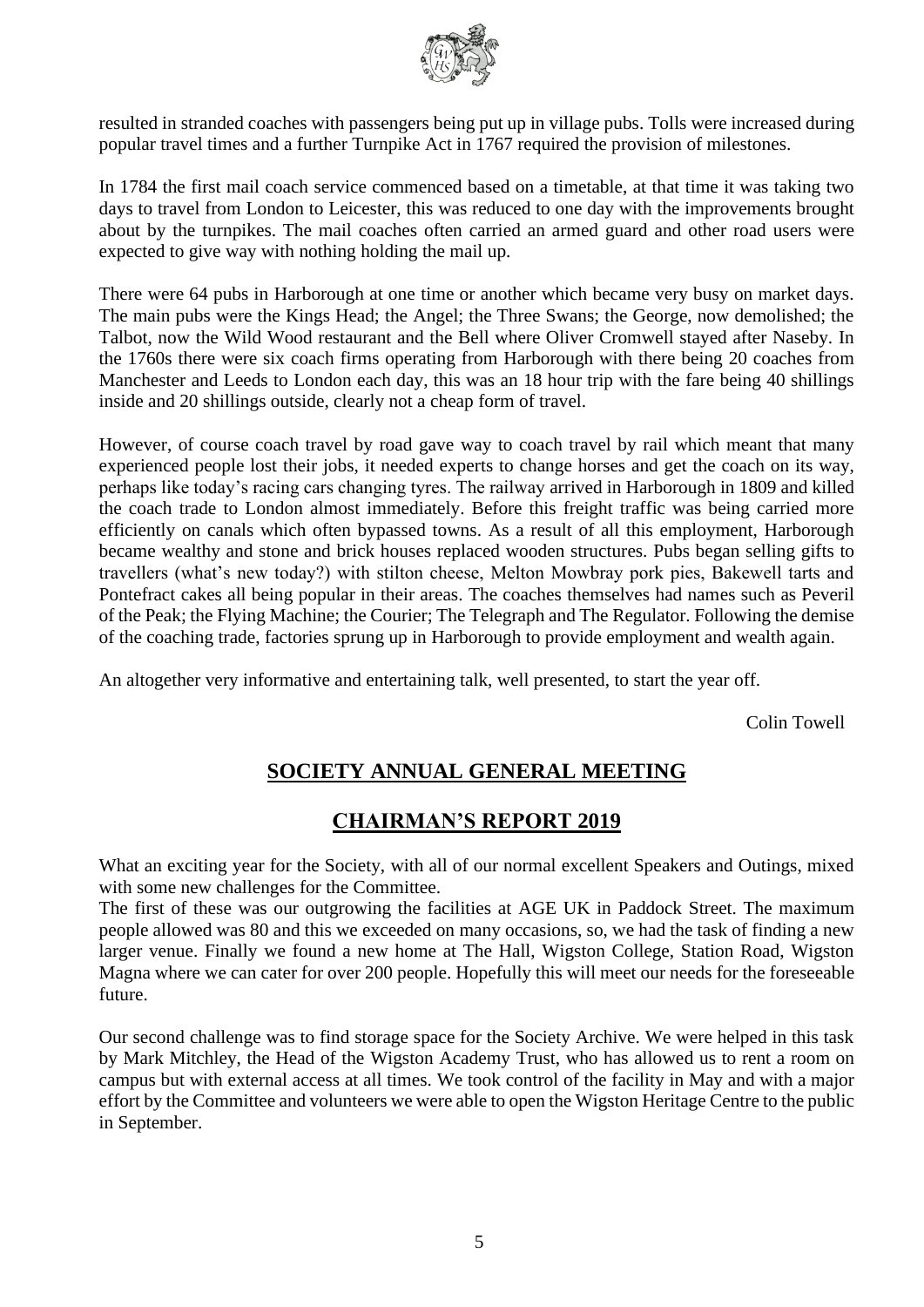

Our next challenge was to find a new outlet in Wigston for sale of our DVD's after AGE UK decided not to sell them on our behalf. This has now been solved with Neville Chadwick photography in Long Street becoming a sponsor for the Heritage Centre and our new Wigston sales outlet.

Our other challenge was to find a replacement for our Bulletin Editor, Tricia Berry. Tricia had completed over 31 years in this role and it was with great sadness that she has relinquished the job. Hannah Evans has stepped up to the role and has taken over for the forthcoming edition with help and support from Tricia.

 $2020$  will also be a busy year as it is the  $40<sup>th</sup>$  anniversary of the Society and we are planning an event in July as a thank you to our members.

**I would like to thank the Committee for all their hard work during the year which has enabled the Society to achieve its targets.**

Mike Forryan Chairman.

# **GWHS MEMBERSHIP SECRETARY'S REPORT 2019**

At the start of 2019 we had 147 members. Through the year we had a few resignations for various reasons, but a record breaking 27 new members which gave us a final membership at the end of the year of 163.

Sadly 2 members passed away, namely Jean James who was a long-standing member and Brigette Simpson who only joined at the beginning of the year and died very suddenly in December. We had 72 visitors, which was another record breaking number

So we are increasing all the time which is great news but it is making my lists longer and longer. Linda Forryan Membership Secretary

# **TREASURER'S REPORT**

These are the accounts for the year ending 31 December 2019 showing comparisons with 2018.

#### **INCOME**

In total all three ongoing sources of income: subscriptions, visitors' fees and donations are £291.50 or 21.4% more than last year. Subscription rates were not increased (and have not been increased this year) and showed an increase in income of £113.50 from last year due to increased membership. There was an increase in visitor's fees. All donations except for a special donation of £100 to cover the cost of new audio equipment have now been shown separately against the costs of the Heritage Centre. The cost of the audio equipment is shown in 'sundry'

The takings from the Christmas evening were more than last year and resulted in a surplus over the costs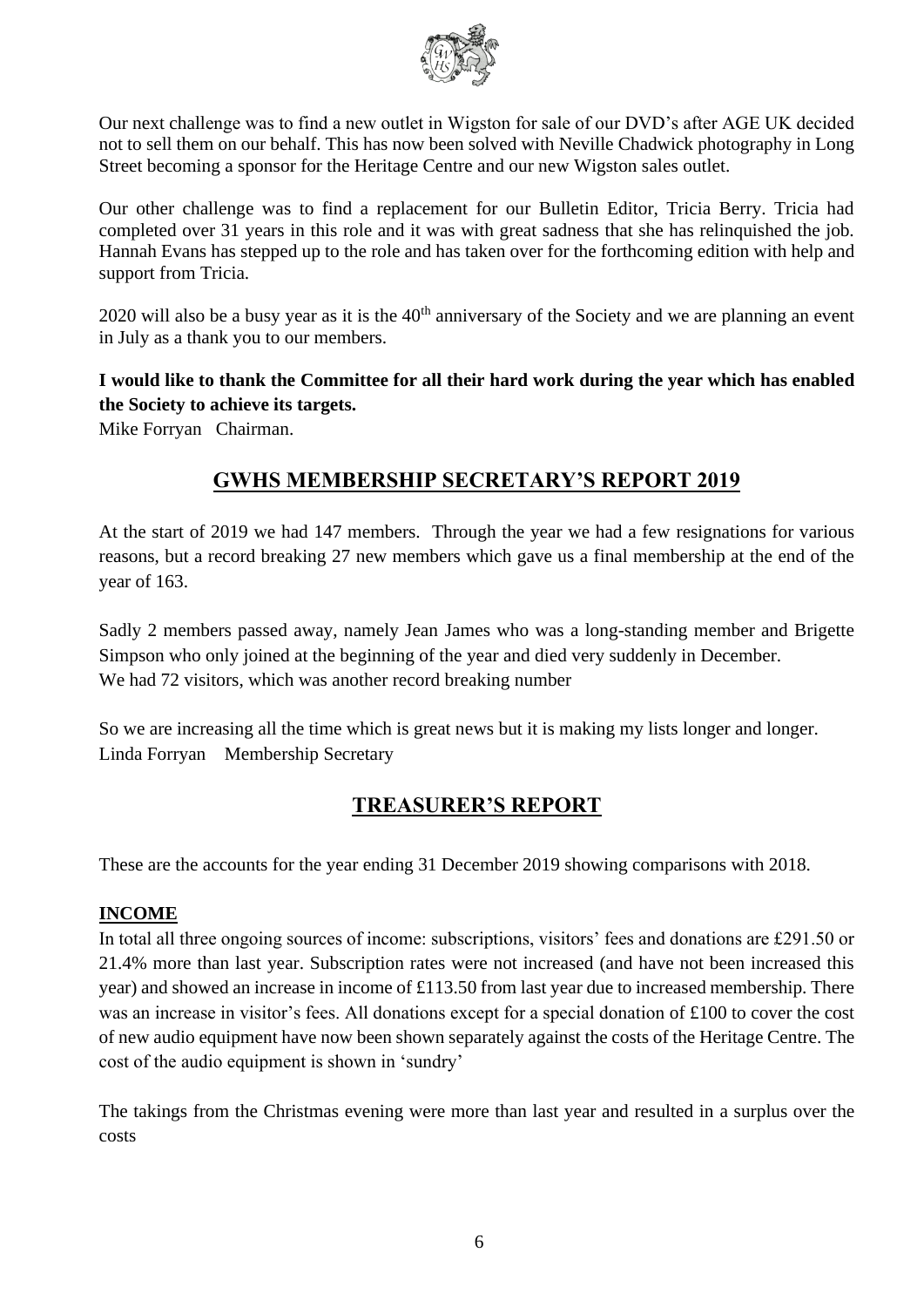

#### **EXPENDITURE**

Lecture fees were over £100 less than last year. There were 8 paid lectures in the year with an average cost of £41.25 compared with an average of £54.00 in 2018.

Bulletin costs were higher in 2019 due to increased membership numbers. But it must be said that the Society receives a fantastic and very reasonably charged service from Hamilton Forms. Both officers' expenses, costs of posting the bulletin and minor sundry expenses and Pay Pal fees were higher than last year but there was a saving on website fees.

Miscellaneous expenses of £321.50 are less than last year but include the audio equipment for use in this hall and the cost of an insurance policy which the Society has had to take out for the first time.

#### **VISITS**

The visits in 2019 to Stoughton Airfield and for the conducted tour of Leicester city showed a small loss mainly because we have had to pay a deposit for a visit in 2020.

#### **DVDs:**

#### **Wigston with Two Steeples, Bridge to Bridge and Mix of Memories**

Total profits on DVDs this year were £805.15 (after writing off the complementary copies of the new MoM DVD) all of which has helped to fund the Heritage Centre.

There were sales of 241 DVDs in the year with the majority of 178 being the new MoM DVD which came out early in 2019. Therefore, total sales of all DVDs since the start are 1009 which means that Rainbows have received donations of £1009. During the year Age UK ceased selling the DVDs on our behalf, but until this happened, they had received £919 in donations. All DVDs are priced at £10 and may be purchased at the Heritage Centre, at Neville Chadwick photographers in Long Street or by ordering through the website.

Once again sincere thanks are offered to all involved in making and selling the DVDs.

### **CALENDARS**

Our second calendar was printed for 2020. By the end of 2019, 152 had been sold. The remaining calendars were all sold in January. All costs were written off in 2019 resulting in a profit of 218.37 which again has helped to fund the Heritage Centre.

### **HERITAGE CENTRE**

Although, the receipts and payments for the Heritage Centre take up only one line in the accounts, the transactions behind them are considerable in number. The impact of the Centre on the bottom line this year is actually a surplus of income over expenditure of just over £1000 but we have to expect one or two large bills in 2020 for work done to set up the building and its security for our use. We have received several substantial personal donations and sponsorship payments for which we offer our sincere thanks. We have also benefited from £500 in grants from O&WBC and a further £200 has been received in 2020. Apart from the cost of donations for the room hire, general expenses have been mainly about setting up the computers and purchasing sundry equipment and consumables.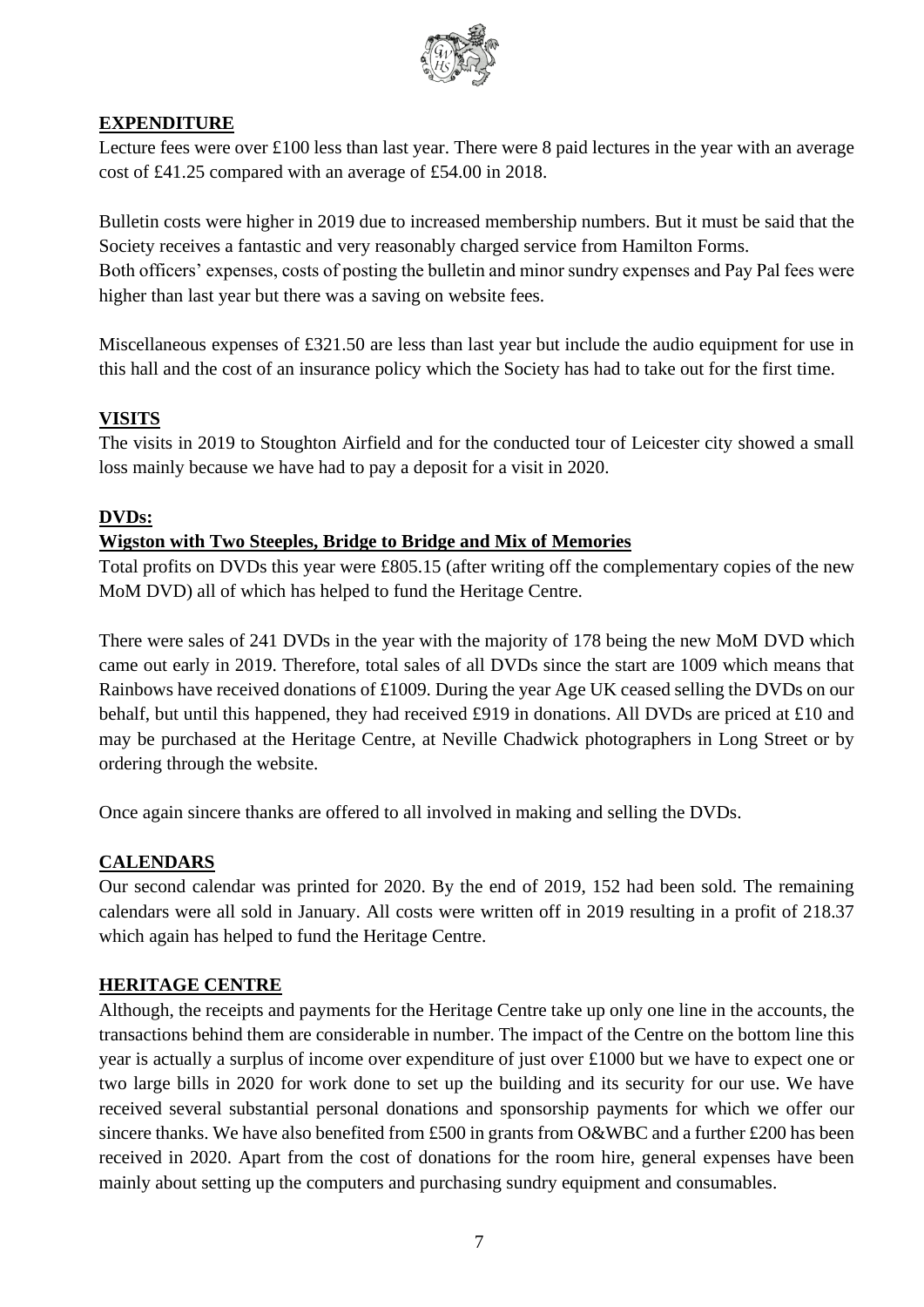

#### **BANK BALANCES**

At the end of the year we had £7201.81 in the bank compared with £6027.53 at the end of 2018. This is an increase of £1174.28 resulting from surplus income from our ongoing operating activities.

#### **SUMMARY**

All in all, another successful year financially. This reflects a year of hard work put into organising meetings, visits, DVDs and calendars, but most importantly the setting up of the Heritage Centre for which we must thank Mike and Peter for driving this forward. All activities except the visits as explained earlier made a surplus.

The accounts have been examined and approved by Gary Davies. I have a signed copy. My thanks to him for his work and he is prepared to stand again.

I present these accounts for your approval.

Colin Towell Treasurer

#### **GREATER WIGSTON HISTORICAL SOCIETY RECEIPTS AND PAYMENTS ACCOUNT** YEAR ENDING 31 DECEMBER 2019

| <b>RECEIPTS</b>              |           |          |           | <b>PAYMENTS</b>                |           |          |           |
|------------------------------|-----------|----------|-----------|--------------------------------|-----------|----------|-----------|
|                              |           | 2019     | 2018      |                                |           | 2019     | 2018      |
| Subscriptions                |           | 1360.00  | 1246.50   | Lecture fees                   |           | 330.00   | 432.10    |
| V isitors fees               |           | 192.00   | 114.00    | Bulletin & Programme print     |           | 176.88   | 145.66    |
| Donation for audio equipment |           | 100.00   |           | Room Hire                      |           | 370.00   | 360.00    |
|                              |           |          |           | Officers' expenses             |           | 192.37   | 118.35    |
|                              |           |          |           | sundry                         |           | 321.90   | 351.50    |
|                              |           |          |           | Website fees                   |           | 50.00    | 71.00     |
| total income from meetings   |           | 1652.00  | 1360.50   | total running costs            |           | 1441.15  | 1478.61   |
| Christmas meeting            |           | 241.65   | 193.00    | Christmas meeting              |           | 161.10   | 143.05    |
| Sale of books                |           | 8.00     | 153.25    |                                |           |          |           |
| <b>Bank interest</b>         |           | 2.00     | 1.25      |                                |           |          |           |
| sub total                    |           | 1903.65  | 1708.00   | sub total                      |           | 1602.25  | 1621.66   |
| Visits, this year            |           | 943.50   | 1118.00   | Visits, this year              |           | 1019.00  | 993.75    |
|                              |           | 2847.15  | 2826.00   |                                |           | 2621.25  | 2615.41   |
| Donations                    |           | 1420.25  | 90.50     | Costs of Heritage Centre       |           | 1396.18  |           |
|                              |           |          |           | <b>DVDs</b>                    | 1789.35   |          | 252.85    |
|                              |           |          |           | commision due not yet paid bfd |           |          | $-99.00$  |
|                              |           |          |           | add cost of unsold DVDs bfd    | 40.50     |          | 45.00     |
|                              |           |          |           | add cost of w offs & comps bfd |           |          | 45.00     |
|                              |           |          |           | less cost of unsold DVDs cfd   | $-148.00$ |          | $-40.50$  |
| DVD sales                    |           | 2487.00  | 227.90    | DVD Cost of sales              | 1681.85   | 1681.85  |           |
| CD Sales                     |           | 17.00    |           | Cost of CDs                    |           | 8.71     |           |
| Calendar sales               |           | 802.00   | 731.50    | Cost of Calendars              |           | 583.63   | 612.76    |
|                              |           | 7573.40  | 3875.90   |                                |           | 6291.62  | 3431.52   |
| Brought forward:             |           |          |           | Carried forward:               |           |          |           |
| current a/c                  | 5194.04   |          | 4941.82   | current a/c                    | 6874.52   |          | 5194.04   |
| paid in and not credited     | 152.00    |          | 116.76    | paid in and not credited       |           |          | 152.00    |
| cheque not presented         | $-321.13$ |          | $-312.80$ | cheques not presented          | $-677.33$ |          | $-321.13$ |
| Owed re Castor               |           |          | $-100.00$ |                                | 6197.19   |          |           |
| subs/donation recd in adv    |           |          | $-14.50$  |                                |           |          |           |
| deposit a/c                  | 1002.62   |          | 1001.37   | deposit a/c                    | 1004.62   |          | 1002.62   |
|                              |           | 6027.53  | 5632.65   |                                |           | 7201.81  | 6027.53   |
| DVDs non cash Adj            |           |          |           | DVDs non cash Adj              |           | 107.50   | 49.50     |
|                              |           | 13600.93 | 9508.55   |                                |           | 13600.93 | 9508.55   |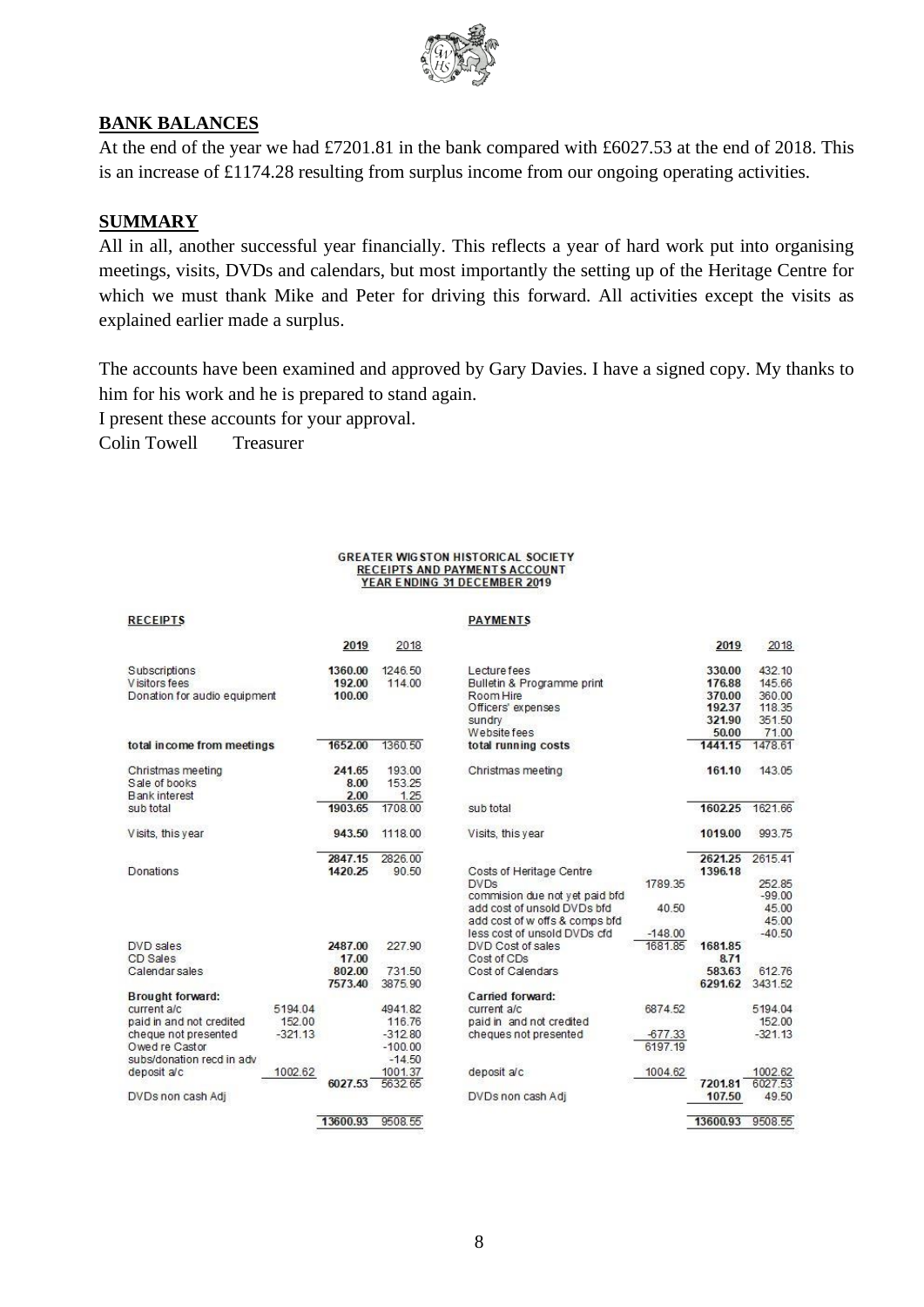

# **WEBMASTER'S REPORT**

The current hits on the website homepage since 5 October 2017 when the site was revamped is 14,082, which works out at 123 per week.

The total hit count to all the pages added together within the site is over 56,000, an average of almost 460 per week, showing that many viewers are bookmarking and visiting many of the pages frequently.

If you Google "Wigston History" our website now comes up as the first website listed in the index. The Heritage Centre page has had 1,600 hits in a short time and added to the page is a YouTube link to a video tour of the Centre, created recently by Mike Forryan and narrated by our good friend Dave Andrews of BBC Radio Leicester. The Heritage Centre page also has a link to our FREE search service for family history research or queries. Using the online form will send your enquiry directly to the Centre for our experts to look at for you, whether you are just starting out on your research or whether you have hit a brick wall.

The top viewed page, with over 6,000 hits, is our Photo Archive, where we have over 10,000 indexed photographs of the Wigston area. At the Heritage Centre this is also the most looked at part of our archives.

There are over 40 different pages of information on the website for viewers to look at and research the Greater Wigston area.

If there are any other assets or information pages you would like to see on the site, please let us know by contacting the Webmaster via email at: webmaster@wigstonhistoricalsociety.co.uk

# **STEPPING DOWN**

I have decided after 31 years it is time to step down as bulletin editor. Chris Smart and I took over as joint editors from Ian Varey, who was one of the early members of the society. He was at the time heavily committed with the purchase and setting up of the present Framework Knitters Museum.

We started with the 1<sup>st</sup> March 1989 issue, Bulletin number 23, bashing out the contents on electric typewriters. When Chris moved away in 2002/3 I just carried on and we have now reached the  $1<sup>st</sup>$ March 2020 issue, Bulletin number 116.

Hannah Evans has most kindly agreed to take over and I would like to thank her and trust she enjoys the job as I have done.

Tricia Berry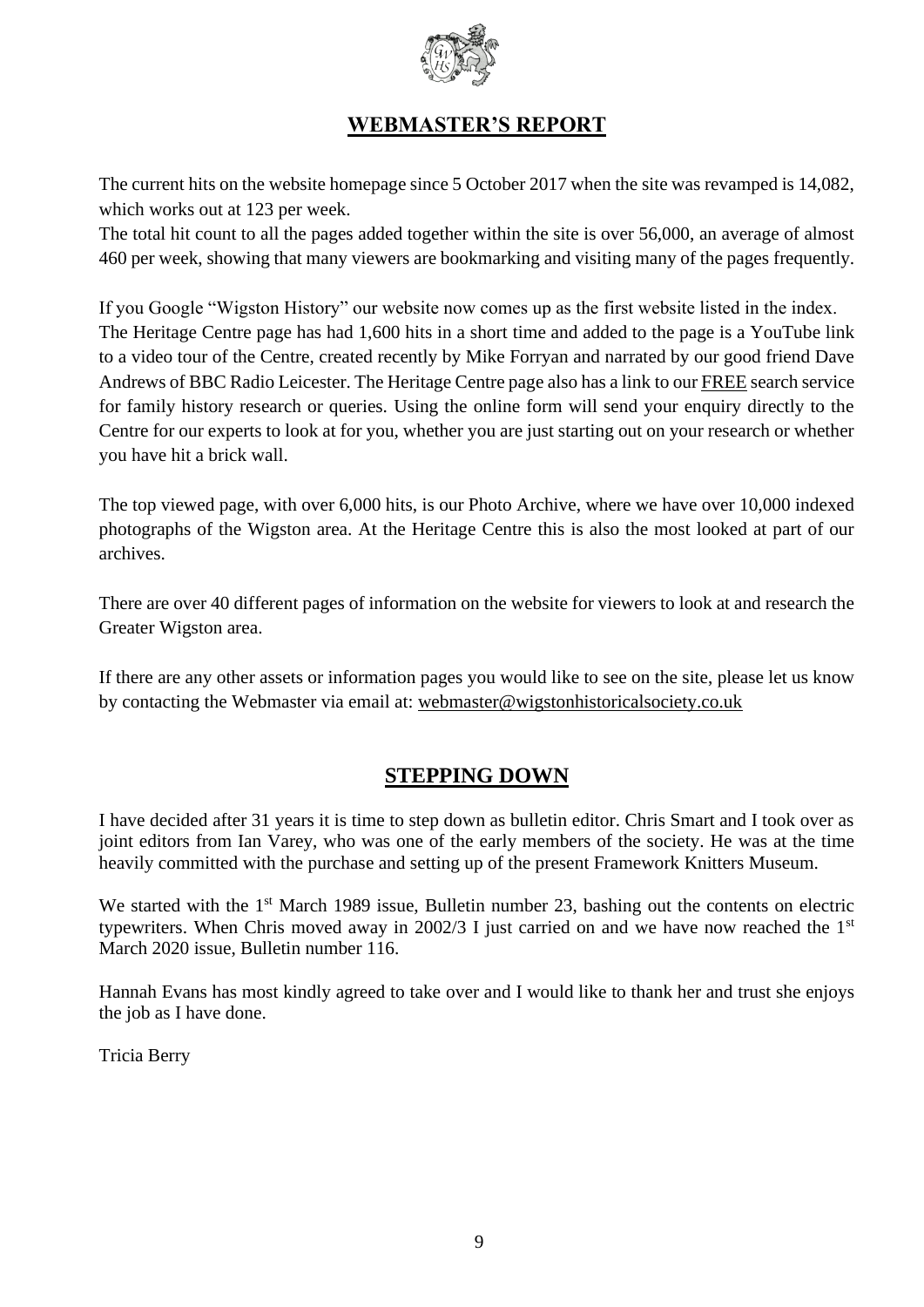

# **WIGGY'S CHILD 1926-1939**

#### **THE SERMONS (Part eight of Doreen Boulter's childhood memories)**

Whit Sunday was our "Sermons" at Moat Street Methodist Church, or "Prims" as it was known to the locals. Weeks before the event, sermons frocks were feverishly sewn and new hats bought for the occasion. Hymn sheets were doled out to the scholars, practices were arranged, and we were expected to learn the hymns off by heart. The primary, meanwhile, had their hymn dinned into small unwilling ears, not only at Sunday School, but at home as well. "Jesus wants me for a Sunbeam" echoed round the house for weeks.

The wooden gallery was constructed at one side of the Church, rising high above the congregation. The choir occupied the front stalls immediately below the organ. Our places on the gallery were allocated during the last practice session. There were morning, afternoon and evening services, and after dinner, relatives arrived for the latter two services, which meant a mad rush round to prepare high tea before we left for church. I had to remove my "Sermons" frock and sit swathed in a large pinafore at mealtimes, "in case I spilled anything down it," said Mother. "Coz" used to take the mickey something awful as I sat there eating my tea.

Before I left home, Mother issued her instructions – "use your hanky and don't fiddle with your knicker leg!" Hankies pushed up your knicker leg had a disconcerting habit of disappearing at vital moments. We girls, resplendent in our "Sermons" frocks, straw bonnets trimmed with bunches of artificial cherries or forget-me-nots, black patent ankle-strap shoes, white socks and gloves; the boys, hair plastered down, hot and uncomfortable in new suits, their new shiny boots squeaking with every step, filed in procession from the schoolroom into church to take our places on the gallery.

After the first congregational hymn, at a signal from our conductor, Sunday School rose as one and we launched into our first hymn. During the sermon, the boys, sitting behind us, used to occupy their time by tipping our hats forward over our eyes or untying ribbon bows. The primary provided distraction when the sermon was overlong, small persons being led out by hand at various intervals. Older scholars were not allowed any such activities. Then came a chord on the piano; a resounding hush came over the congregation, hacking coughs were stifled as the primary lurched to their feet, and with schoolteacher mouthing the words, sang their chosen hymn.

It was during prayers that I dropped my pennies for the collection and they rattled down the gallery steps, "sit still" hissed our teacher, as red-faced scholars strove to recover my pennies. Puce faced, not daring to look across at where Mother sat "where she could see us properly, without having to look round a pillar." I just wanted the ground to open and swallow me up. As this was an unlikely event, I spent the remainder of the service in contemplation of Mother's wrath. She didn't say much, it being Sunday and relations present, just that I had brought everlasting shame upon her in church of all places!

Hellfire and Damnation in the Hereafter was the lot of all wicked people we were frequently told. Mother added her two-penn'orth by remarking at intervals, "all good people went to Heaven, and the wicked went to Hell." Maybe, but it seemed to me the wicked had a high old time of it in this world despite all the thundering from the pulpit about the Sins of the Fathers, The Flesh and The Drink!

"Why is singing and dancing sinful on Sunday?" I asked Mother, "we sing in Church, and there are band concerts in the park on Sundays," I continued, as I watched her threading long pink laces through her new corsets. Mother was concentrating on keeping the laces of equal length. The bones in her old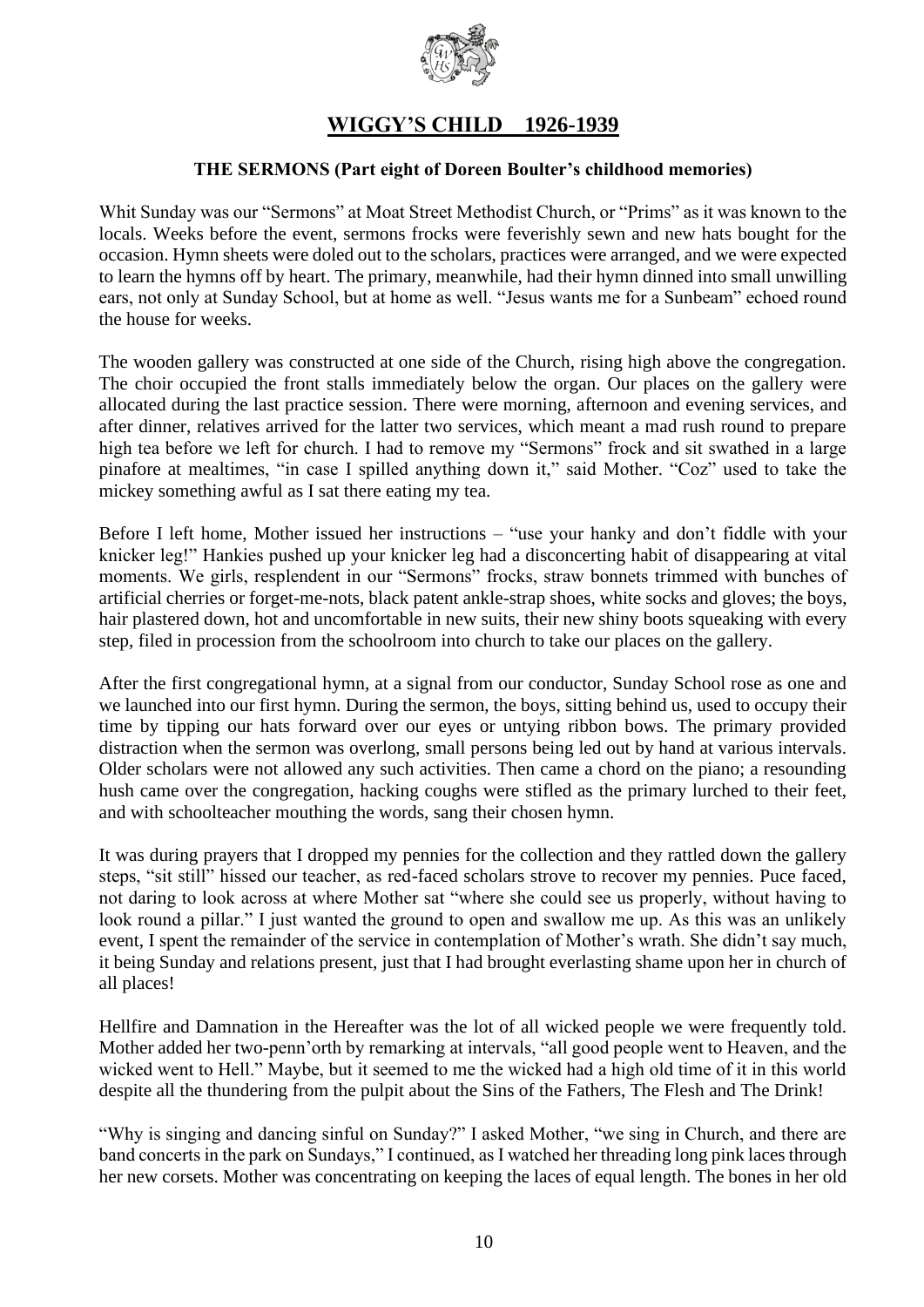

"stays" were poking through 'something cruel' so the new corsets were to be worn for Church that morning, and time was pressing.

"You do ask some questions" said Mother irritably. "Hymns are respectful, and on the Lord's Day we sing in praise of the Almighty, as we should. As for the band concerts, well, as long as they play 'proper' music in keeping with the Sabbath, then it can't do no harm," pronounced Mother, surveying her handiwork with satisfaction.

God must have approved, as the band wasn't struck down dead by a bolt of lightning, not in Wigston anyway!

Out with father on a decorous Sunday Walk, we made our way along Horsewell Lane, through the allotments and over the fields to "Rally" Bridge. Whether "Rally" is a local abbreviation for "Railway" Father couldn't say. He knew Grandfather always called it "Railway" Bridge. This iron and wooden bridge spans the railway tracks between the fields, climbing the steps to the top, the planks creaked alarmingly as we walked across, nervously, as I glanced down at the gleaming rails below. I was always relieved to reach the other side. It reminded me of the wooden planks on the seaside pier, between the cracks you could see the water swirling underneath. Me, I've always been a firm believer in "terra-firma" under my feet!

We carried on over the fields to the canal, crossing the locks and along the towpath to Kilby Bridge. In the fields alongside the little River Sence and the canal, ladysmocks and cowslips grew in abundance. I was not allowed to pick the wildflowers or skim a pebble across the water, it being Sunday, and besides, I might get my Sermons frock dirty. Why activities permitted during the week became sinful on Sunday, were beyond me.

"Thou Shalt Not's" far outnumbered "Thou Shalt's" in my opinion

# **GREATER WIGSTON HERITAGE CENTRE OPEN DAY**

The Centre will host its first OPEN DAY on Saturday 14 March 2020 from 10.00am until 5.00pm. If you have not visited the Centre yet, please do come along and see what we have to offer for those with an interest in the Greater Wigston area.

On show for the first time we will have 2 photograph albums of the Bassett Street schools dated from the 1930s to the 1980s. Why not come along and see if you can recognise anyone in the pictures – you may be there!! One album has dates and some names, the other is of miscellaneous undated pictures.

On duty for the day will be our volunteer staff with knowledge of the Greater Wigston area and others with extensive family history research experience.

Take a look at the Centre online: www.wigstonhistoricalsociety.co.uk/Heritage\_Centre.html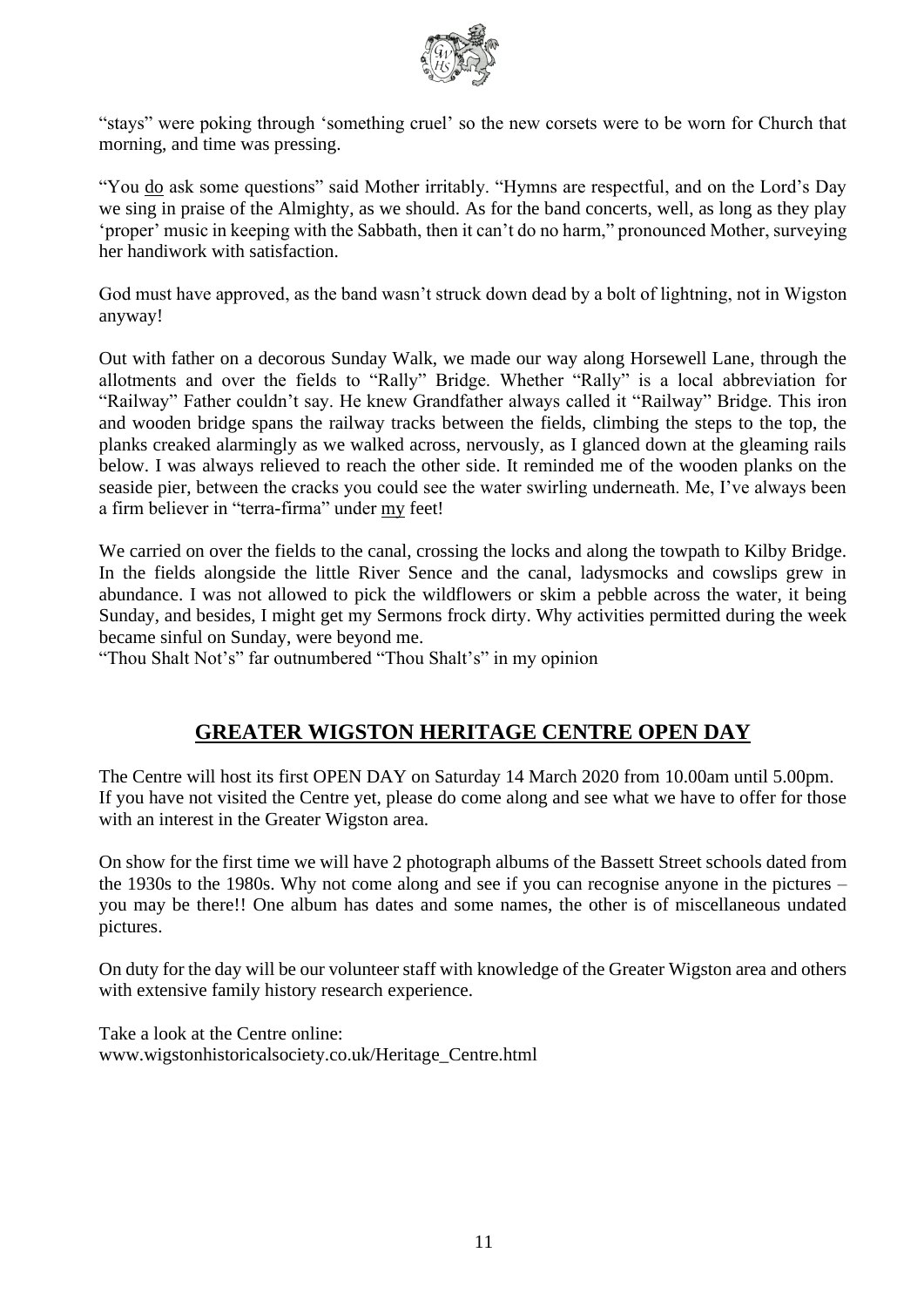

# **WIGSTON GAS WORKS**

At a public meeting in the National School Room on  $5<sup>th</sup>$  May 1857, some discussion took place about the possibility of having a gas works for Wigston, in order to light the streets. An engineer experienced in such work gave it as his opinion that the project, both practically and financially, could be a success. Mr. Thomas Burgess then proposed that a limited liability company be formed, its capital to be £2250 to be raised in 450 shares of £5 each. It was seconded by Mr. Blunt, and another motion, with a seconder, appointed a Provisional Committee to carry out the formation of the company, to be called the Great Wigston Gas-Light and Coke Company Ltd. All over England such meetings were taking place in villages, towns and cities to take advantage of this substance called gas, not yet for fires or cookers or boilers, but for illumination, especially of the streets.

Throughout the  $17<sup>th</sup>$  and  $18<sup>th</sup>$  centuries scientists had known a little about gasses and they also knew that when coal is heated in the absence of air, it liberates inflammable coal gas. Coke and tar are byproducts. In 1792 William Murdock had lit a room in his house in Cornwall and later moved to Boulton and Watt's factory in Birmingham where he lit the whole building, thus increasing safety and reducing expenditure on oil and paraffin for lighting. He went on to do the same for other factories, but each time, the works installed were individual to one firm, and the idea of a large gas works with pipes under the streets carrying gas came later. By 1820, 15 of the main towns of England and Wales had their own large undertakings, and 10 years later this had become 200.

By 1889 the demand for gas had increased significantly and the works needed to be improved and their mains extended. Further capital was needed for this and it was considered expedient that the company should be dissolved and re-incorporated with additional powers, principally the authority to borrow money on mortgage. The authority of Parliament was required for this to happen and on  $24<sup>th</sup>$ June in that year Wigston got its own Act, the Great Wigston Gas Act 1889. This Act authorised the formation of a new company which was named the Great Wigston Gas Company Ltd. The important Ordnance Survey map of 1885 shows the Gas Works in place at the bottom of what became Gas Lane.

To make coal gas, great quantities of coal were needed and this is where Peter Clowes' family comes in. The firm of Eli Bailey, a small transport business, did all the carting for the Wigston Gas Works from the day it opened until nationalisation. They moved coal to the works, coke from the works, gas piping, tar, oxide; everything needed was moved by their carts and eventually lorries.

Eli's daughter, Rhoda, married Charlie Clowes, who drove the firm's first lorry, bought in 1926. Until then, the firm had maintained a fine stable of half a dozen horses, and Charlie used to tell a tale of how one of the horses was so familiar with the route to the works that the carter could pop into a pub for a drink, leaving the horse to carry on by itself. Its load of coal would be tipped out, then it would walk back to the pub, and its carter, fully refreshed, would take over again!

When the gas works closed, sometime in the 1950s, the EMGAS magazine of 1955 gave a glowing report on the work of the firm, saying how even on a Sunday they would take a fitter to an emergency job and tackle every job a works lorry might do, even though not in the direct employment of the Gas Board, as it became.

Charlie was the father of our own member, Peter Clowes, who himself worked for many years for Eli Bailey. Peter recalls transporting 35cwts. of coal at a time from South Wigston to the gas works, with one other worker to help him. He remembers the horizontal retorts (ovens) in the days when they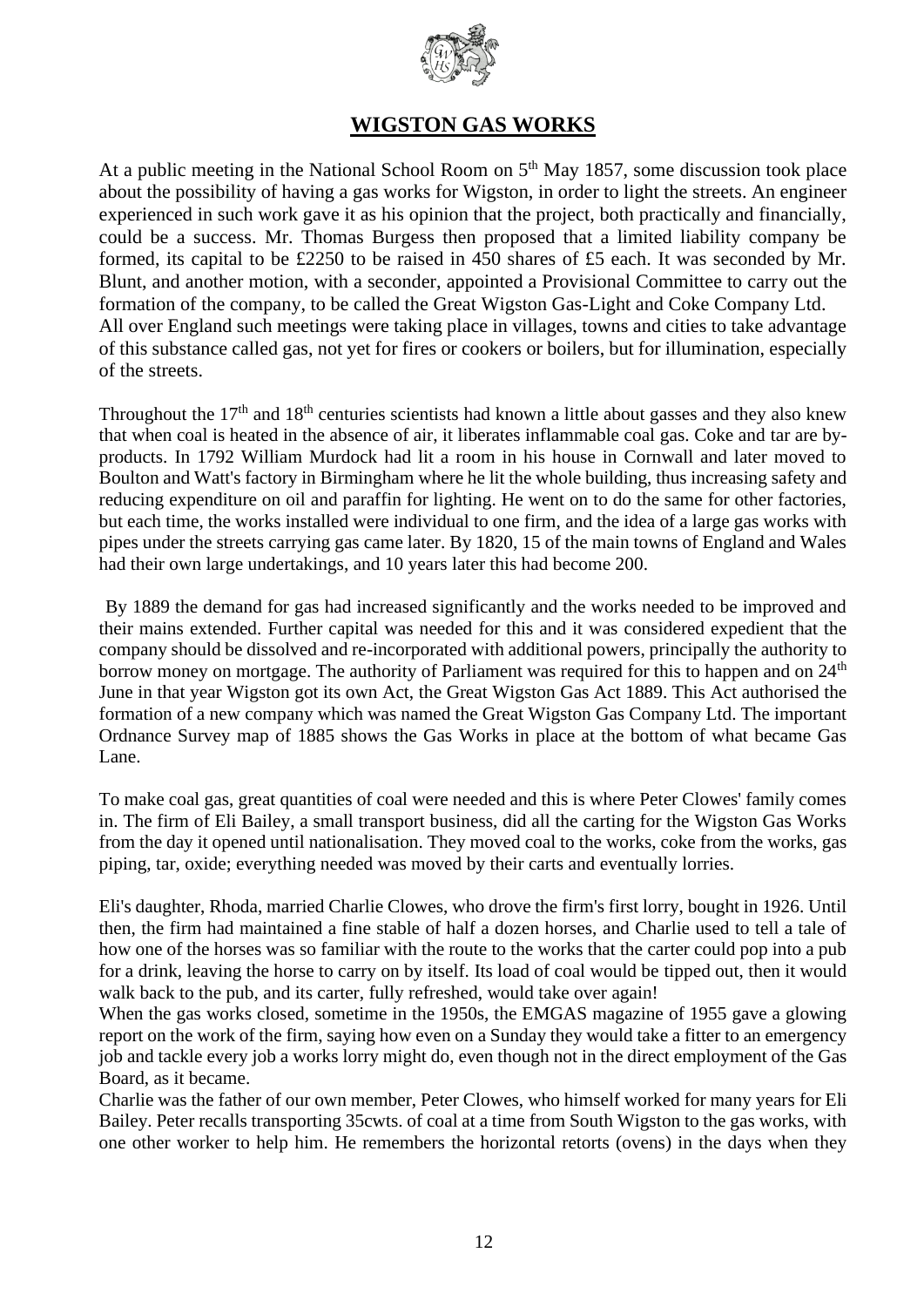

were charged by hand, and how they were eventually replaced by a new retort house with new vertical hoppers, self-feeding and discharging.

The by-products were sent to a place in Derbyshire called (Peter thinks) something like Pye Bridge. It took three quarters of an hour to pump the tar into a wagon - 7 loads of it - and it had to be labelled and weighed. The tar was a source of creosote, aspirin and paint; the oxide went into dyes and paint.

All sorts of other activities took place at the gasworks as well as making gas, especially, when gas came to used for cooking. Sometimes, Peter had to collect old gas cookers which had become greasy after much use. They were cleaned, using water from the Horsewell Lane spring and rainwater with caustic soda added. Then they were immersed in a tank of very hot water and lots of steam, which made them like new so that they could be rented out. As Peter says, "Recycling is nothing new".

During Peter's working days, most working class people were able to take advantage of gas for lighting, heating and cooking, but it had not always been so. In the early days of the gas industry, it was only moneyed people who could afford the luxury. This can be seen in a list which Brian found in one of his books. It is an advertisement for George Bower, engineer and gaswork contractor of St. Neots, the same one who advised the public meeting to go ahead and build Wigston's gasworks. Note that Wigston is mentioned in the Towns and Villages list, along with some others in Leicestershire.

What helped the gas undertakings to widen their clientele was the development of the prepayment or penny-in the-slot meter. By having a meter, the workers could see how much gas they were using and pay for it a little at a time. When the meter was read, a card was filled in and the meter was emptied. Peter remembers that sometimes they collected the bags of coins which were placed on top of the bags of coal and taken to the gas offices. Imagine doing that now!

In the early years of the  $20<sup>th</sup>$  century, lighting by gas began to decline, and the lamplighter gave way to the pilot light and time clock. Electric lights took over, but other uses of gas, like heating and cooking, increased. The small gas works probably had their hey-day then, but during the middle years of the century good quality coal reserves were diminishing and became expensive.

With nationalisation, some small works were not economically situated to be supplied by the grid and had to close. Wigston gasworks closed in the mid-50s and Peter went to the Leicester gasworks, where he was better paid and found the work less arduous because of certain labour saving devices to deliver the coke.

The firm of A & W Evans took over the works as a grain store, and then it became a carpet warehouse. A big fire, cause unknown, destroyed the works in the late 60s, and eventually the site was cleared. Everything had burned down except the Gas Offices, now an attractive bungalow. The works had lasted nearly 100 years.

Some of us remember the old gas lights, playing in the street on dark winter afternoons in the mist, under their soft, yellowish glow. Very nostalgic.

**Sources:** In the writing of this article I gratefully acknowledge help from the following: Duncan Lucas who suggested it and lent me his file on the gas works. Brian Bilson for the loan of 2 books on gas. Peter Clowes for his time in telling me about his connection with the gas works. Edna Taylor